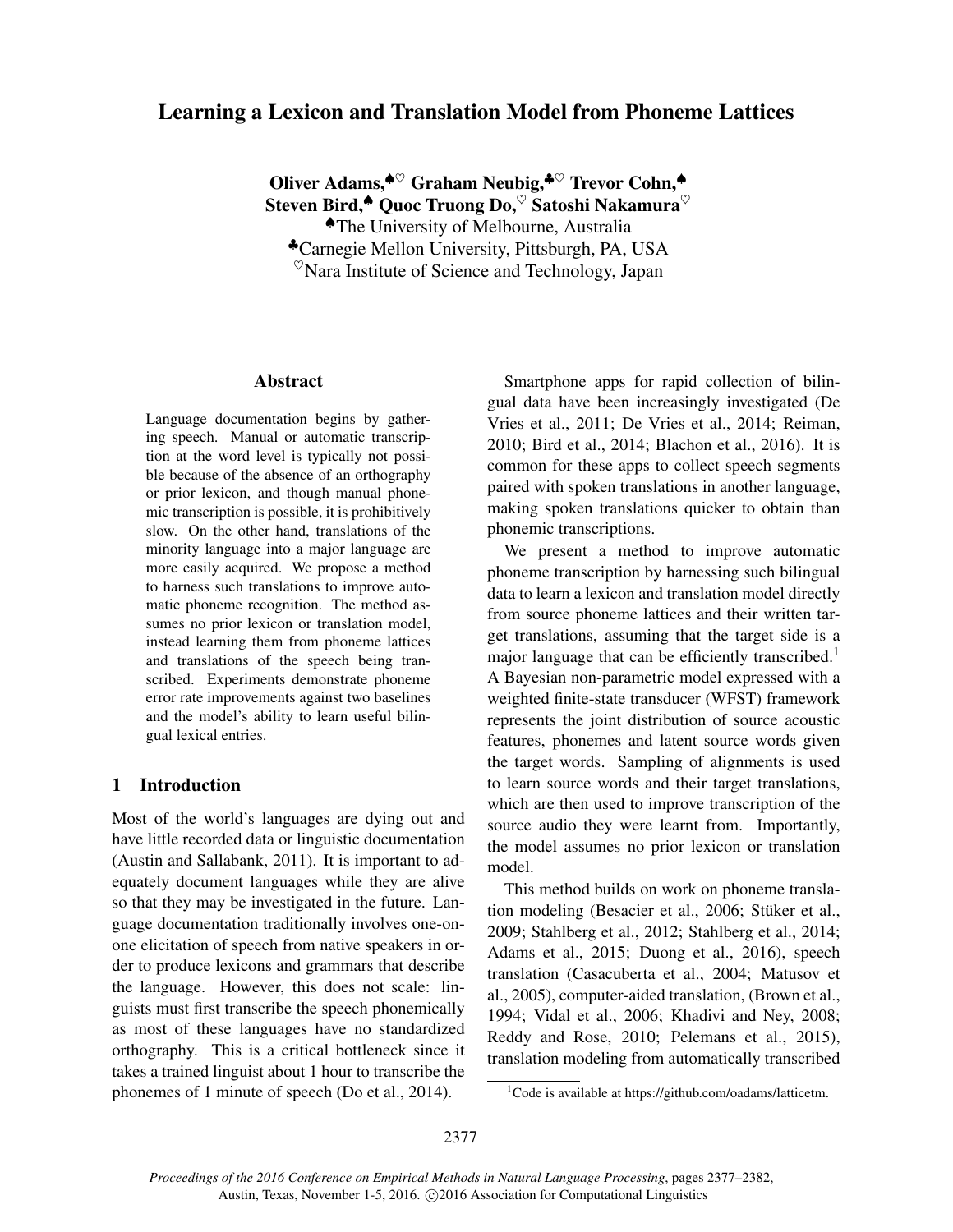speech (Paulik and Waibel, 2013), word segmentation and translation modeling (Chang et al., 2008; Dyer, 2009; Nguyen et al., 2010; Chen and Xu, 2015), Bayesian word alignment (Mermer et al., 2013; Zezhong et al., 2013) and language model learning from lattices (Neubig et al., 2012). While we previously explored learning a translation model from word lattices (Adams et al., 2016), in this paper we extend the model to perform unsupervised word segmentation over phoneme lattices in order to improve phoneme recognition.

Experiments demonstrate that our method significantly reduces the phoneme error rate (PER) of transcriptions compared with a baseline recogniser and a similar model that harnesses only monolingual information, by up to 17% and 5% respectively. We also find that the model learns meaningful bilingual lexical items.

### 2 Model description

Our model extends the standard automatic speech recognition (ASR) problem by seeking the best phoneme transcription  $\hat{\phi}$  of an utterance in a joint probability distribution that incorporates acoustic features x, phonemes  $\phi$ , latent source words f and observed target transcriptions e:

$$
\hat{\phi} = \underset{\phi, f}{\operatorname{argmax}} P(\mathbf{x}|\phi) P(\phi|f) P(f|e), \quad (1)
$$

assuming a Markov chain of conditional independence relationships (bold symbols denote utterances as opposed to tokens). Deviating from standard ASR, we replace language model probabilities with those of a translation model, and search for phonemes instead of words. Also, no lexicon or translation model are given in training.

# 2.1 Expression of the distribution using finite-state transducers

We use a WFST framework to express the factors of (1) since it offers computational tractability and simple inference in a clear, modular framework. Figure 1 uses a toy German–English error resolution example to illustrate the components of the framework: a phoneme lattice representing phoneme uncertainty according to  $P(x|\phi)$ ; a lexicon that transduces phoneme substrings  $\phi_s$  of  $\phi$  to source tokens f according to  $P(\phi_s|f)$ ; and a lexical translation model representing  $P(f|e)$  for each e in the written translation. The composition of these components is also shown at the bottom of Figure 1, illustrating how would-be transcription errors can be resolved. This framework is reminiscent of the WFST framework used by Neubig et al. (2012) for lexicon and language model learning from monolingual data.

### 2.2 Learning the lexicon and translation model

Because we do not have knowledge of the source language, we must learn the lexicon and translation model from the phoneme lattices and their written translation. We model lexical translation probabilities using a Dirichlet process. Let A be both the transcription of each source utterance f and its word alignments to the translation e that generated them. The conditional posterior can be expressed as:

$$
P(f|e;A) = \frac{c_A(f,e) + \alpha P_0(f)}{c_A(e) + \alpha},\qquad(2)
$$

where  $c_A(f, e)$  is a count of how many times f has aligned to  $e$  in  $A$  and  $c_A(e)$  is a count of how many times  $e$  has been aligned to;  $P_0$  is a base distribution that influences how phonemes are clustered; and  $\alpha$ determines the emphasis on the base distribution.

In order to express the Dirichlet process using the WFST components, we take the union of the lexicon with a *spelling model* base distribution that consumes phonemes  $\phi_i \dots \phi_j$  and produces a special  $\langle \text{unk} \rangle$  token with probability  $P_0(\phi_i \dots \phi_j)$ . This  $\langle \text{unk} \rangle$  token is consumed by a designated arc in the translation model WFST with probability  $\frac{\alpha}{c_A(e)+\alpha}$ , yielding a composed probability of  $\frac{\alpha P_0(f)}{c_A(e)+\alpha}$ . Other arcs in the translation model express the probability  $c_A(f,e)$  $\frac{c_A(f,e)}{c_A(e)+\alpha}$  of entries already in the lexicon. The sum of these two probabilities equates to (2).

As for the spelling model  $P_0$ , we consider three distributions and implement WFSTs to represent them: a geometric distribution, *Geometric(*γ*)*, a Poisson distribution,  $Poisson(\lambda)$ ,<sup>2</sup> and a 'shifted' geometric distribution, *Shifted*( $\alpha$ ,  $\gamma$ ). The shifted geometric distribution mitigates a shortcoming of the geometric distribution whereby words of length 1 have the highest probability. It does so by having

<sup>2</sup>While the geometric distribution can be expressed recursively, we cap the number of states in the Poisson WFST to 100.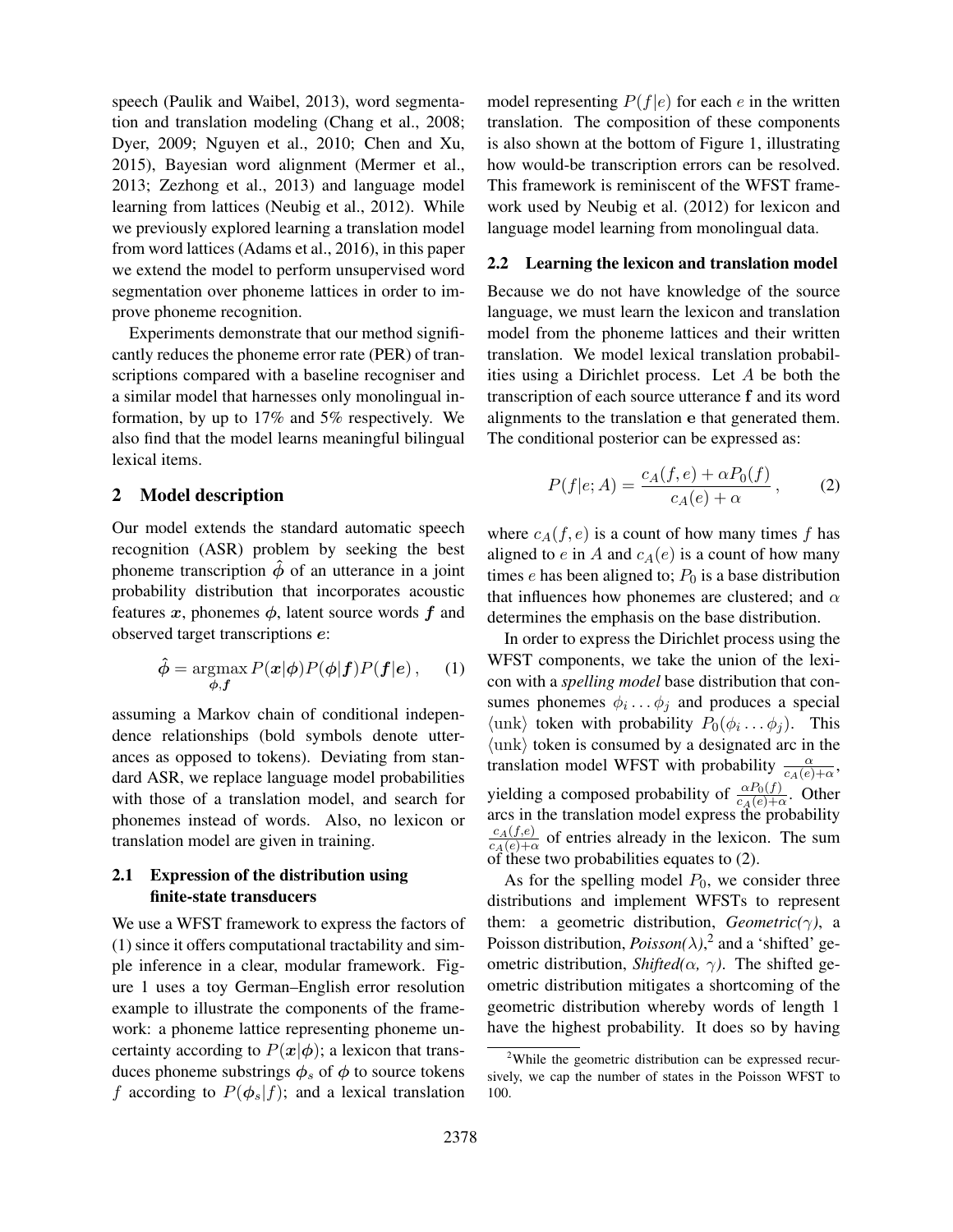

Figure 1: Top left to right: the phoneme lattice, the lexicon, and the translation model. Bottom: the resulting composed WFST. Given an English translation *'yard'*, the most likely transcription is corrected to [ho:f] ('Hof') in the composed WFST, while in the original phoneme lattice it is [havs] ('Haus'). Solid edges represent most likely paths.

another parameter  $\alpha$  that specifies the probability of a word of length 1, with the remaining probability mass distributed geometrically. All phonemes types are treated the same in these distributions, with uniform probability.

#### 2.3 Inference

In order to determine the translation model parameters as described above, we require the alignments A. We sample these proportionally to their probability given the data and our prior, in effect integrating over all parameter configurations T:

$$
P(A|\mathcal{X}; \alpha, P_0) = \int_T P(A|\mathcal{X}, T) P(T; \alpha, P_0) dT,
$$
\n(3)

where  $X$  is our dataset of source phoneme lattices paired with target sentences.

This is achieved using blocked Gibbs sampling, with each utterance constituting one block. To sample from WFSTs, we use *forwardfiltering/backward-sampling* (Scott, 2002; Neubig et al., 2012), creating forward probabilities using the forward algorithm for hidden Markov models before *backward-sampling* edges proportionally to the product of the forward probability and the edge weight.<sup>3</sup>

### 3 Experimental evaluation

We evaluate the lexicon and translation model by their ability to improve phoneme recognition, measuring phoneme error rate (PER).

#### 3.1 Experimental setup

We used less than 10 hours of English–Japanese data from the BTEC corpus (Takezawa et al., 2002), comprised of spoken utterances paired with textual translations. This allows us to assess the approach assuming quality acoustic models. We used acoustic models similar to Heck et al. (2015) to obtain source phoneme lattices. Gold phoneme transcriptions were obtained by transforming the text with pronunciation lexicons and, in the Japanese case, first segmenting the text into tokens using KyTea (Neubig et al., 2011).

We run experiments in both directions: English– Japanese and Japanese–English (*en–ja* and *ja–en*), while comparing against three settings: the ASR 1best path uninformed by the model (*ASR*); a monolingual version of our model that is identical except without conditioning on the target side (*Mono*); and the model applied using the source language sentence as the target (*Oracle*).

We tuned on the first 1,000 utterences (about 1 hour) of speech and trained on up to 9 hours of the

<sup>&</sup>lt;sup>3</sup>No Metropolis-Hastings rejection step was used.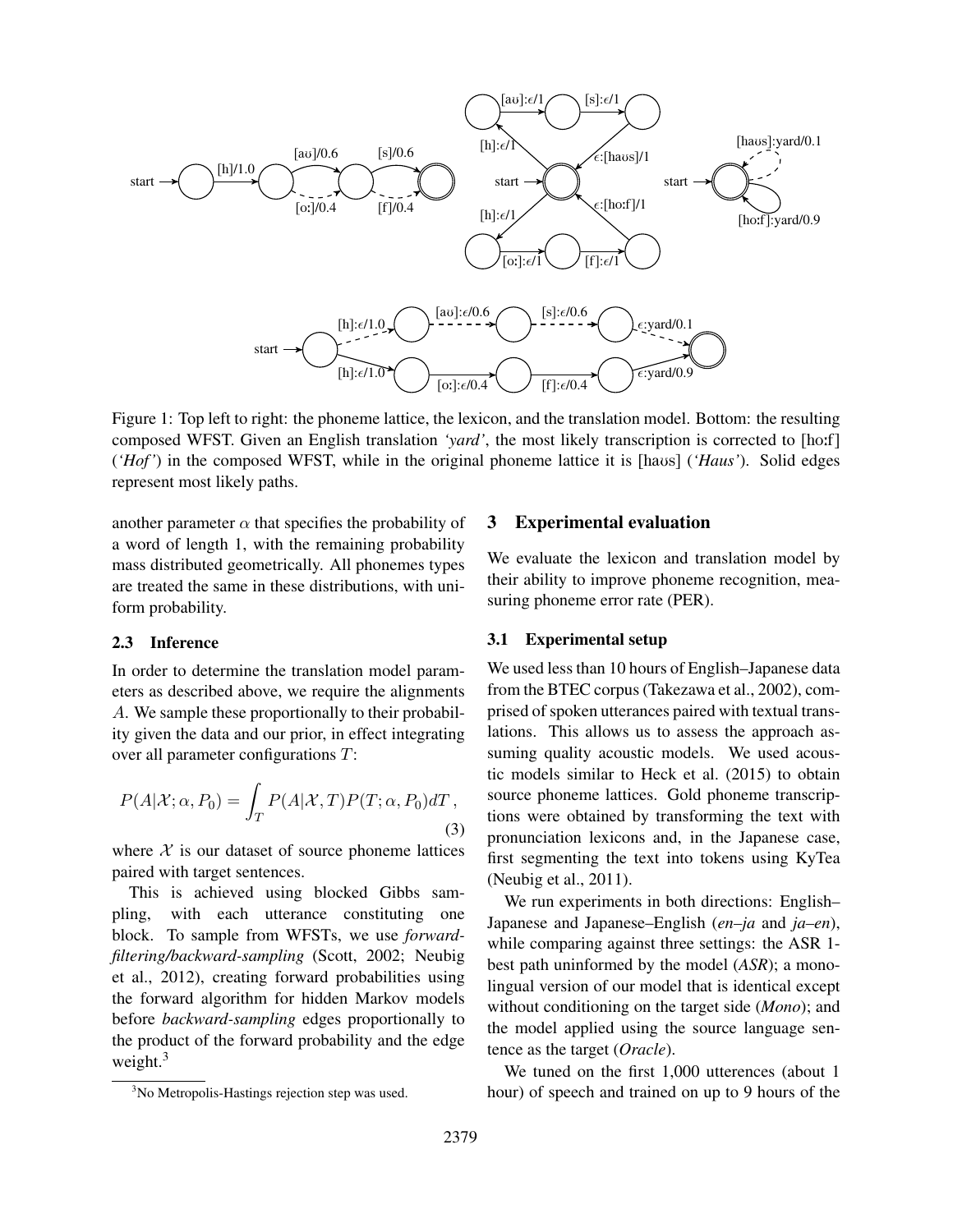|                            | English (en) |      |                                   | Japanese (ja) |      |                |
|----------------------------|--------------|------|-----------------------------------|---------------|------|----------------|
|                            |              |      | Mono -ja Oracle   Mono -en Oracle |               |      |                |
| <b>ASR</b>                 |              | 22.1 |                                   |               | 24.3 |                |
| Vague                      |              |      | 17.7 18.5 17.2 21.5 20.8 21.6     |               |      |                |
| Shifted 17.4 16.9 16.6     |              |      |                                   |               |      | 21.2 20.1 20.2 |
| $ Poisson $ 17.3 17.2 16.8 |              |      |                                   |               |      | 21.3 20.1 20.8 |

Table 1: Phoneme error rates (percent) when training on 9 hours of speech, averaged over 4 runs.



Figure 2: Japanese phoneme error rates using the *shifted* geometric prior when training data is scaled up from 1–9 hours, averaged over 3 runs.

remaining data.<sup>4</sup> Only the oracle setup was used for tuning, with Geometric $(0.01)$  (taking the form of a *vague* prior), Shifted(10−<sup>5</sup> , 0.25) and Poisson(7) performing best.

#### 3.2 Results and Discussion

Table 1 shows en–ja and ja–en results for all methods with the full training data. Figure 2 shows improvements of ja–en over both the ASR baseline and the Mono method as the training data increases, with translation modeling gaining an increasing advantage with more training data.

Notably, English recognition gains less from using Japanese as the target side (en–ja) than the other way around, while the 'oracle' approach for Japanese recognition, which also uses Japanese as the target, underperforms ja–en. These observations suggest that using the Japanese target is less helpful, likely explained by the fine-grained morphological segmentation we used, making it harder for the model to relate source phonemes to target tokens.

The vague geometric prior significantly underperforms the other priors. In the en–ja/vague case, the model actually underperforms its monolingual counterpart. The vague prior biases slightly towards finegrained English source segmentation, with words of length 1 most common. In this case, fine-grained Japanese is also used as the target which results in most lexical entries arising from uninformative alignments between single English phonemes and Japanese syllables, such as *[t]*⇔す. For similar reasons, the shifted geometric prior gains an advantage over Poisson, likely because of its ability to even further penalize single-phoneme lexical items, which regularly end up in all lexicons anyway due to their combinatorical advantage when sampling.

While many bilingual lexical entries are correct, such as  $\lceil \text{wan} \rceil \Leftrightarrow$  (*'one'*), most are not. Some have segmentation errors [li:z]⇔くださ (*'please'*); some are correctly segmented but misaligned to commonly co-occurring words [w2t]⇔時 (*'what'* aligned to *'time'*); others do not constitute individual words, but morphemes aligned to common Japanese syllables [i:N]⇔く (*'-ing'*); others still align multi-word units correctly [havm $\Lambda f$ ] $\Leftrightarrow$ ら (*'how much'*). Note though that entries such as those listed above capture information that may nevertheless help to reduce phoneme transcription errors.

# 4 Conclusion and Future Work

We have demonstrated that a translation model and lexicon can be learnt directly from phoneme lattices in order to improve phoneme transcription of those very lattices.

One of the appealing aspects of this modular framework is that there is much room for extension and improvement. For example, by using adaptor grammars to encourage syllable segmentation (Johnson, 2008), or incorporating language model probabilities in addition to our translation model probabilities (Neubig et al., 2012).

We assume a good acoustic model with phoneme error rates between 20 and 25%. In a language documentation scenario, acoustic models for the lowresource source language won't exist. Future work should use a universal phoneme recognizer or acoustic model of a similar language, thus making a step towards true generalizability.

<sup>&</sup>lt;sup>4</sup>A 1 hour subset was used for PER evaluation.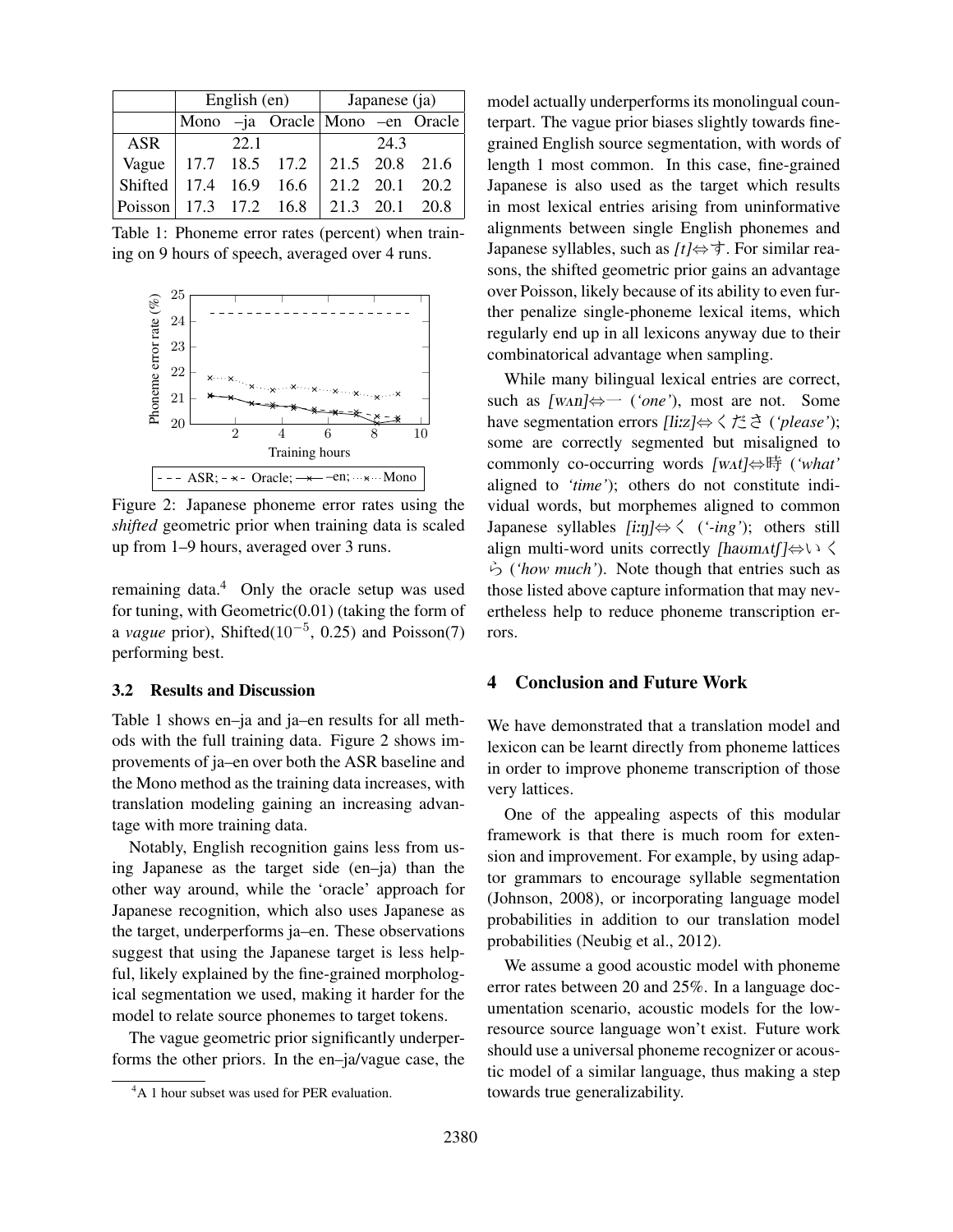### Acknowledgments

We gratefully acknowledge support from the DARPA LORELEI program.

#### References

- Oliver Adams, Graham Neubig, Trevor Cohn, and Steven Bird. 2015. Inducing bilingual lexicons from small quantities of sentence-aligned phonemic transcriptions. In *Proceedings of the International Workshop on Spoken Language Translation (IWSLT 2015)*, Da Nang, Vietnam.
- Oliver Adams, Graham Neubig, Trevor Cohn, and Steven Bird. 2016. Learning a translation model from word lattices. In *17th Annual Conference of the International Speech Communication Association (INTER-SPEECH 2016)*, San Francisco, California, USA.
- Peter Austin and Julia Sallabank. 2011. *The Cambridge Handbook of Endangered Languages*. Cambridge Handbooks in Language and Linguistics. Cambridge University Press.
- Laurent Besacier, Bowen Zhou, and Yuqing Gao. 2006. Towards speech translation of non written languages. In *2006 IEEE Spoken Language Technology Workshop (SLT 2006)*, pages 222–225, Palm Beach, Aruba.
- Steven Bird, Florian R Hanke, Oliver Adams, and Haejoong Lee. 2014. Aikuma: A mobile app for collaborative language documentation. In *Proceedings of the 2014 Workshop on the Use of Computational Methods in the Study of Endangered Languages*, pages 1–5, Baltimore, Maryland, USA.
- David Blachon, Elodie Gauthier, Laurent Besacier, Guy-Noël Kouarata, Martine Adda-Decker, and Annie Rialland. 2016. Parallel speech collection for underresourced language studies using the lig-aikuma mobile device app. *Procedia Computer Science*, 81:61– 66.
- Peter F Brown, Stanley F Chen, Stephen A Della Pietra, Vincent J Della Pietra, Andrew S Kehler, and Robert L Mercer. 1994. Automatic speech recognition in machine-aided translation. *Computer Speech & Language*, 8(3):177–187.
- Francisco Casacuberta, Hermann Ney, Franz Josef Och, Enrique Vidal, Juan Miguel Vilar, Sergio Barrachina, Ismael García-Varea, David Llorens, César Martínez, Sirko Molau, and Others. 2004. Some approaches to statistical and finite-state speech-to-speech translation. *Computer Speech & Language*, 18(1):25–47.
- Pi-Chuan Chang, Michel Galley, and Christopher D Manning. 2008. Optimizing Chinese word segmentation for machine translation performance. In *Proceedings*

*of the Third Workshop on Statistical Machine Translation (WMT 2008)*, pages 224–232, Columbus, Ohio, USA.

- Wei Chen and Bo Xu. 2015. Semi-supervised Chinese word segmentation based on bilingual information. In *Proceedings of the 2015 Conference on Empirical Methods in Natural Language Processing (EMNLP 2015)*, pages 1207–1216, Lisbon, Portugal.
- Nic J De Vries, Jaco Badenhorst, Marelie H Davel, Etienne Barnard, and Alta De Waal. 2011. Woefzela - an open-source platform for ASR data collection in the developing world. In *12th Annual Conference of the International Speech Communication Association (INTERSPEECH 2011)*, pages 3177–3180, Florence, Italy.
- Nic J De Vries, Marelie H Davel, Jaco Badenhorst, Willem D Basson, Febe De Wet, Etienne Barnard, and Alta De Waal. 2014. A smartphone-based ASR data collection tool for under-resourced languages. *Speech Communication*, 56:119–131.
- Thi-Ngoc-Diep Do, Alexis Michaud, and Eric Castelli. 2014. Towards the automatic processing of Yongning Na (Sino-Tibetan): developing a 'light' acoustic model of the target language and testing 'heavyweight' models from five national languages. In *4th International Workshop on Spoken Language Technologies for Under-resourced Languages (SLTU 2014)*, pages 153–160, St Petersburg, Russia.
- Long Duong, Antonios Anastasopoulos, David Chiang, Steven Bird, and Trevor Cohn. 2016. An attentional model for speech translation without transcription. In *Proceedings of the 2016 Conference of the North American Chapter of the Association for Computational Linguistics: Human Language Technologies (NAACL HLT 2016)*, pages 949–959, San Diego, California, USA.
- Chris Dyer. 2009. Using a maximum entropy model to build segmentation lattices for MT. In *Proceedings of Human Language Technologies: The 2009 Annual Conference of the North American Chapter of the Association for Computational Linguistics (NAACL HLT 2009)*, pages 406–414, Boulder, Colorado, USA.
- M Heck, Q T Do, S Sakti, G Neubig, T Toda, and S Nakamura. 2015. The NAIST ASR system for IWSLT 2015. In *Proceedings of the International Workshop on Spoken Language Translation (IWSLT 2015)*, Da Nang, Vietnam.
- Mark Johnson. 2008. Unsupervised word segmentation for Sesotho using adaptor grammars. In *Proceedings of the Tenth Meeting of ACL Special Interest Group on Computational Morphology and Phonology (SIGMORPHON 2008)*, pages 20–27, Columbus, Ohio, USA.